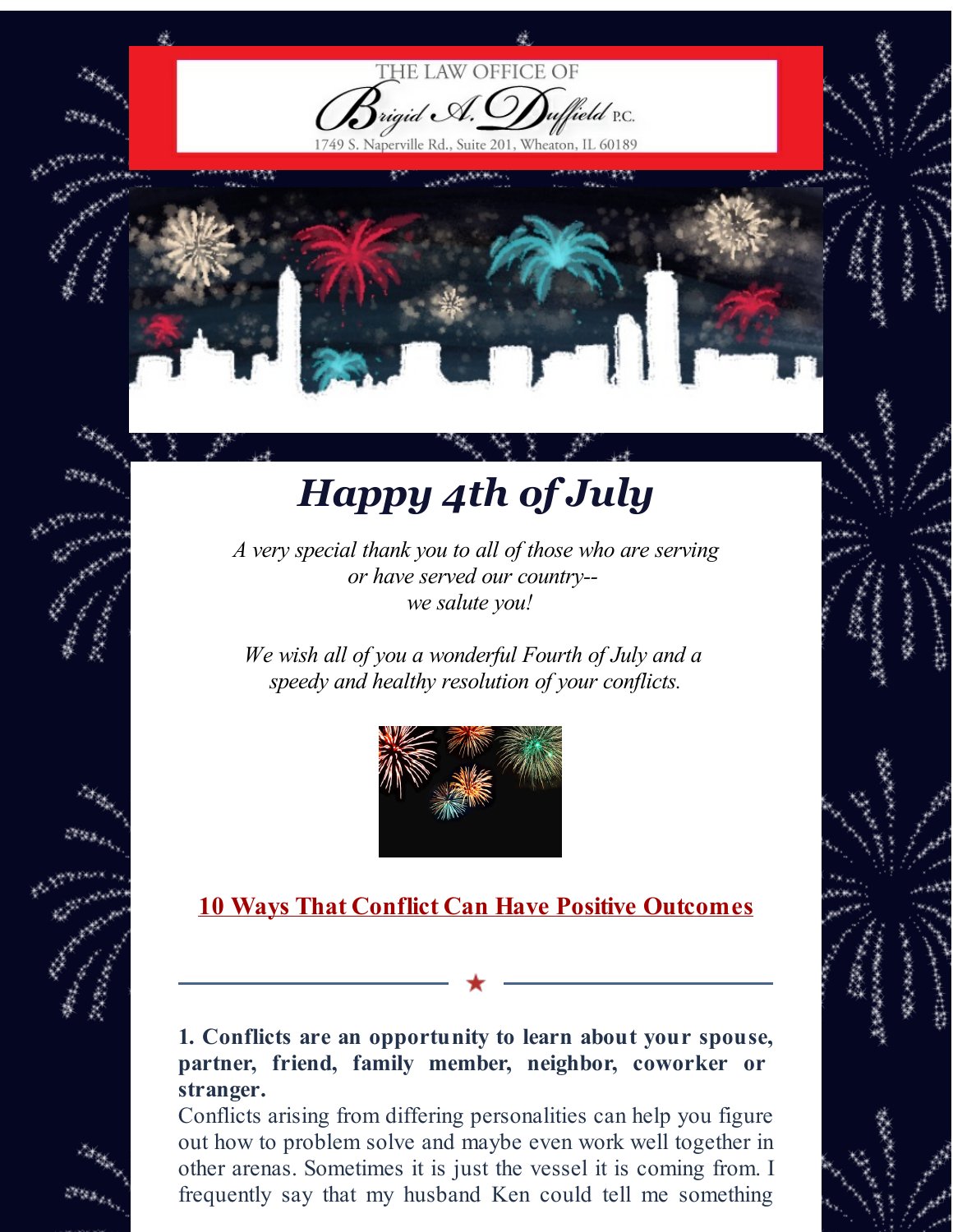

and I think "Are you nuts?" My sisters or girlfriends can tell me the *exact same thing*, I think they are "genius." Knowing that the vessel itself creates the conflict makes it much easier to listen "for" the message, not "to" the messenger.

# **2. Managing conflicts appropriately helps build independence.**

Learning how to appropriately deal with conflict relieves you from the bondage of the person and issue. A key management tool is understanding where "neutral" ground is physically. People often pick the exactly wrong place to negotiate, and in the wrong place, very little conflict resolution is likely.

# **3. Conflict creates an opportunity to be creative and can stretch you to find solutions that are outside of your comfort level.**

Constructively addressing conflict encourages you and others to bring new ideas to the table to help solve disputes. It may require (or even force!) you to see something from someone else's perspective. Possibilities become endless.

# **4. Conflict helps people find common ground.**

Although it is easy to get stuck arguing about who did what, to who and why, identifying and confronting these issues often focuses people on thinking differently and finding an alternative and different ways to resolve a problem and find an acceptable solution.

# **5. Healthy conflicts can often end with a win-win solution.**

When someone is able to honestly state his/her opinion, and the listener can really hear and respect the difference in their points of view, the two can often find alternative that work for both of them... and those they come in contact with... though neither may get everything he/she wants.

# **6. Conflict is an opportunity to open up communication on a difficult subject.**

Conflict and confrontation are natural and healthy components of any relationship. There is no right, wrong, good or bad in identifying or causing constructive conflict. Often the issue people think they are in conflict about is not the issue on which they really disagree.

# **7. Timing the tactful conversation about conflict strengthens relationships.**

Confronting conflict increases the openness and honesty and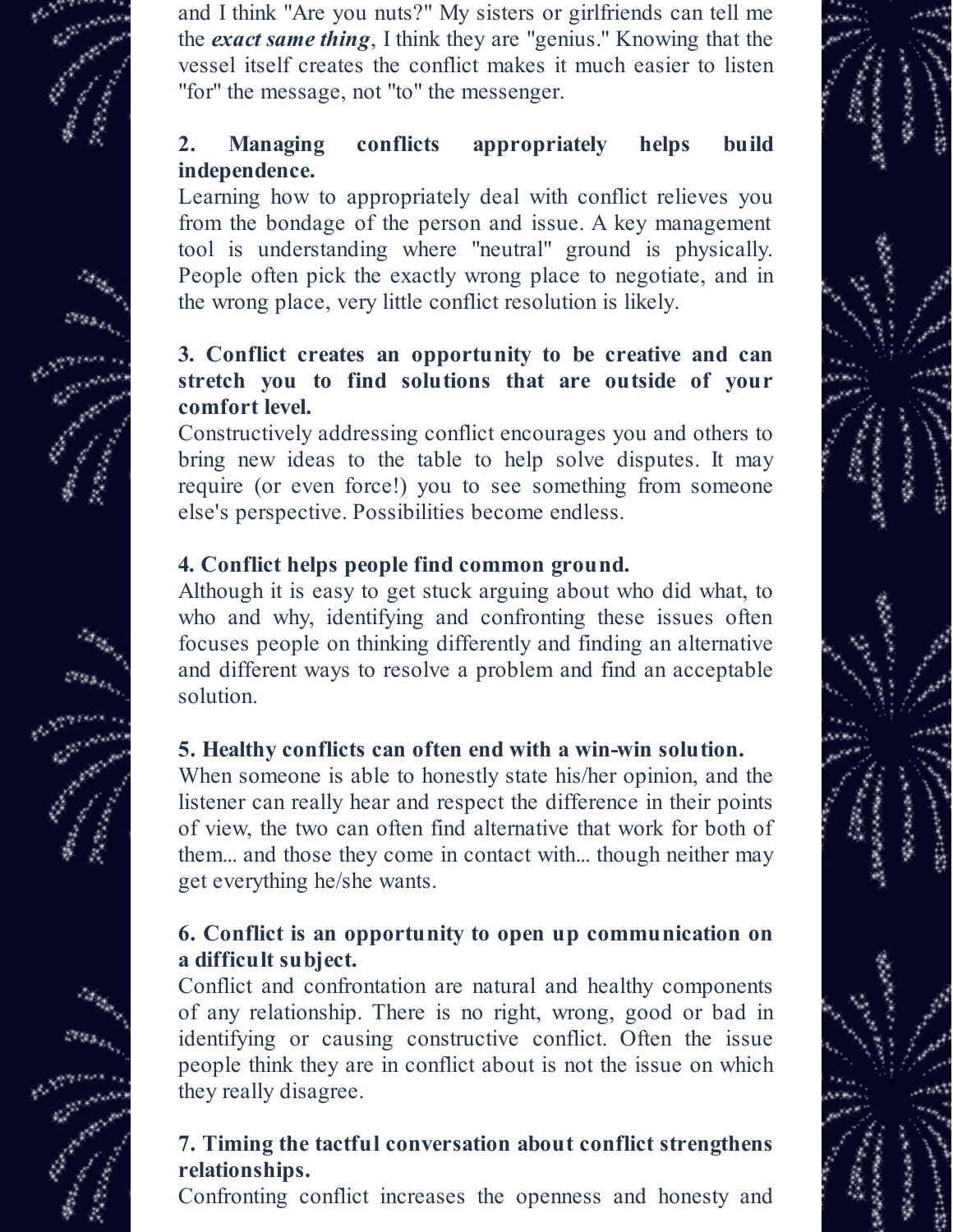often the closeness in a relationship. Peace achieved through conflict avoidance is short lived and often dishonest. Setting a good stage for confronting conflict is key. In the No BS Divorce Book, I suggest that spouses in conflict figure out their "time tolerance" for each other; that is the amount of time they can actually speak to each other without the conversation breaking down. It might be five minutes, it might be one hour. If they go one minute past their time tolerance, this frequently undoes the good things accomplished in the first 5 to 30.

#### **8. Managing conflict by dealing with it is more efficient than letting conflicts fester.**

Getting right to the disputed issue at hand resolves issues quicker and shortens the emotional time dwelling on the subject.

#### **9. Conflict teaches people about their negotiation styles and what works and what doesn't.**

Understanding your negotiation style often requires an assessment of your conflict resolutions style. How you react to different points of view, spiritual differences, different emotional responses during times of stress and conflict can help you take on other conflicts whether they be at home, at the work place or in a social setting. Knowing that you may have more challenges if you are hungry, angry, lonely, tired or even sick, is valuable information as you will assess conflict. Delaying, not avoiding, the discussion until a time that you are better equipped to resolve the issue may result in a better communication style.

Happy 4th of July to you and your families!

Best Wishes,

# *Brigid A. Duf ield*

Attorney/Mediator/Speaker/Author The Law Office of Brigid A. Duffield, P.C. 630.221.9300 brigid@brigidduffield.com www.brigidduffield.com

*Attorney Disclaimer: This email is general information only and should not be construed to be formal legal advice or the formation of an attorney/client relationship.*

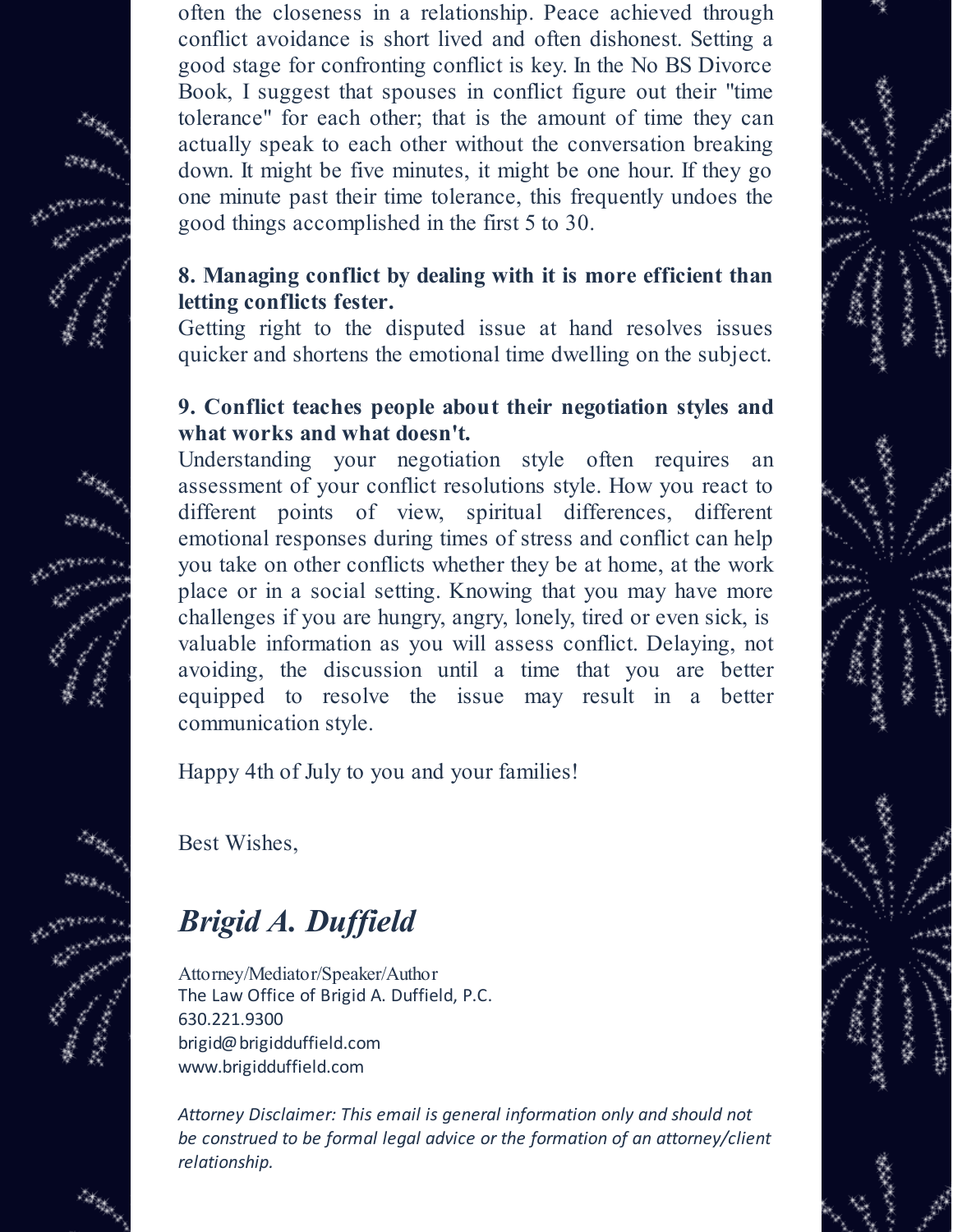

#### *Forever in our hearts...In Loving Memory*



*June 25, 2015*

My husband, *Kenneth Duffield*, loved golf and he loved The Glen Ellyn Village Links. He spent countless hours playing there with friends and family. He once got a hole-in-one there, He would report he and "the guys" solved many conflicts there. In celebration of the one year anniversary of his passing, we honor him by raising awareness of the Village Links Ed Posh Scholarship Fund.

To donate in memory of Ken, or get more information about the scholarship fund, click [here](http://r20.rs6.net/tn.jsp?f=001C1cPrgll46Lgmou0MVKrJQWAVtqz-pAMcU2aql9kjcxKsAzOptoOY1bX2yFT20EuE8hjFRsLlDrfZvGyNnQuJkRx3miZJJWW10Nv2zEOI9w3ag-ReO7boEGHh5KkX7T-tmZtzMo4n3XwokwBI0n8hHMwFH2cy3w5Nt3jpsk4uZzyxTYHAObV5YvE2rWYUKW3TklyKnHSmrE=&c=&ch=)!

#### Sunday, July 3, 2016

*Midwest Shelter for Homeless Veterans Fundraiser*

Chipotle Mexican Grill 2119 W. Roosevelt Rd Wheaton, IL 60187 Starts at 5:00 PM Ends at 9:00 PM

August 28, 2016

*Midwest Shelter for Homeless Veterans Golf Outing & Texas BBQ*

Klein Creek Golf Club 1N333 Pleasant Hill Rd Winfield, IL 60190 Starts at 1:00 PM

Friday, March 17, 2017

*DuPage County Bar Association's St. Patrick's Day Luncheon*

> *Save the 2017 Date!*

More information to too early to put it on

Be sure to mention that If you would like to come as we get closer to you are there to support sponsor a hole, please the event, but it is never MSHV and 50% of the contact Lynn Rowe at proceeds earned that (630) 871-8387. If you your calendar! night will be donated to would like to donate the shelter! raffle gifts, please reply to this email!